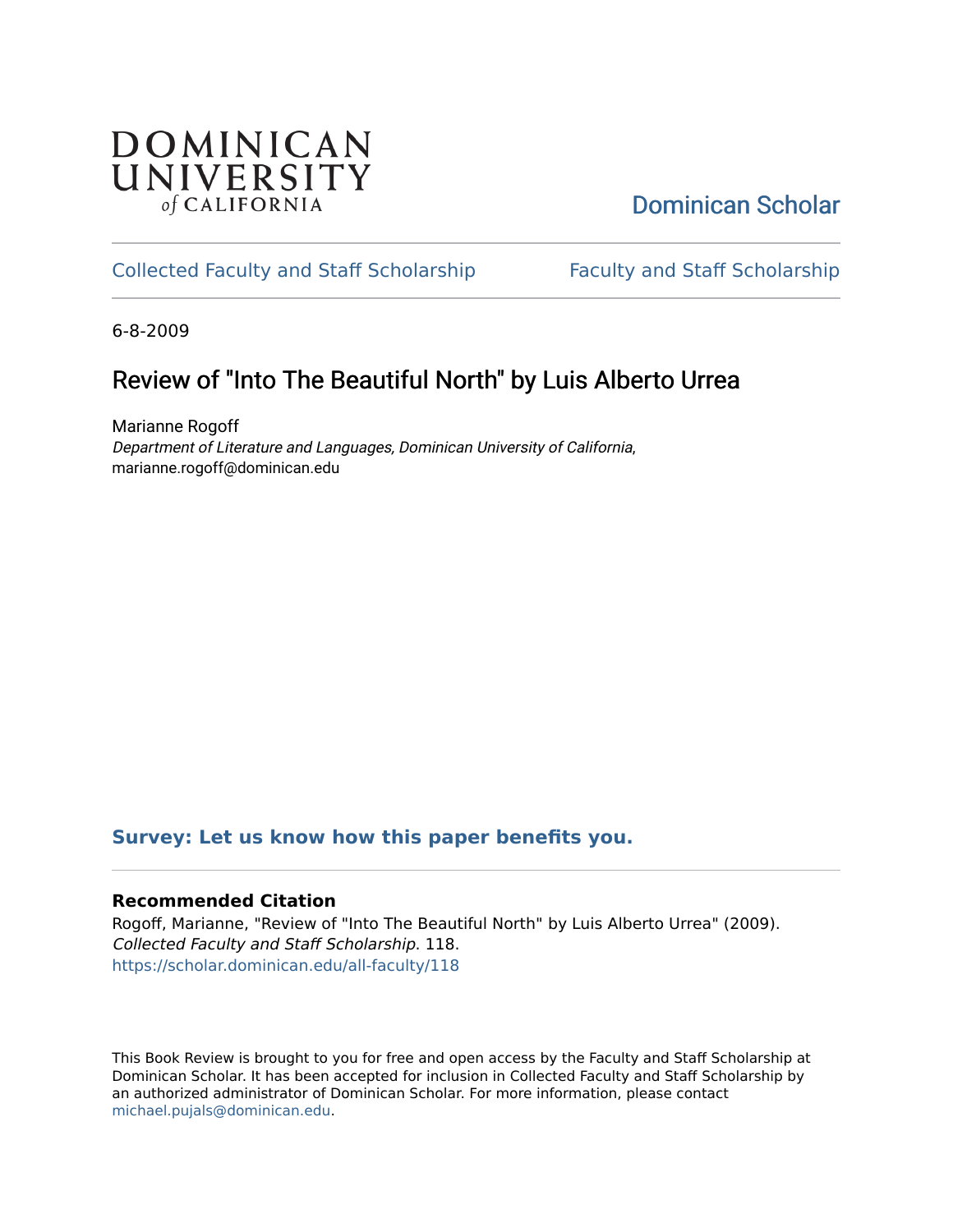#### **Review of** *Into The Beautiful North* **by Luis Alberto Urrea**

#### **by Marianne Rogoff**

There are still many places in the world where electricity is a luxury and *bandidos*  regularly assert power over powerless villages, where a plate of beans has to suffice as daily bread, and the lure of Hollywood cowboys and television heroes encourages the imagination to believe in fantasies. Escapism is a form of hope.

The men of Tres Camarones, the dusty *pueblito* in Sinaloa, Mexico, at the center of Luis Alberto Urrea's new novel, *Into the Beautiful North*, have escaped to the U.S. The fantasy was, the men cross the border, acquire riches, and return to the land of lagoons and mangrove swamps to spread the wealth. But after braving the dangerous, illegal crossing and vanishing into the empty expanses and hyped-up culture of "Los Yuinaites," it is the rare man who comes back home.

"The modern era had somehow passed Tres Camarones by, but this new storm had found a way to siphon its men away, out of their beds and into the next century, into a land far away." The men are gone. The women, teenagers, dogs, and children are on their own against thieves, darkness, and loneliness. Luckily, with the help of Diós and Tía Irma, who is running for mayor, these plucky characters continue to dream.

Romantic and bored, inspired by the local Cine Pedro Infante showing of *The Magnificent Seven*, in which a group of brave peasants is sent north to the U.S. to bring seven men back, the women of Tres Camarones start to envision a future with their men once again among them: "Dances. Boyfriends. Husbands. Babies. Police – law and order. No *bandidos."* With the blessing of Tía Irma, a foursome of local teens decides to go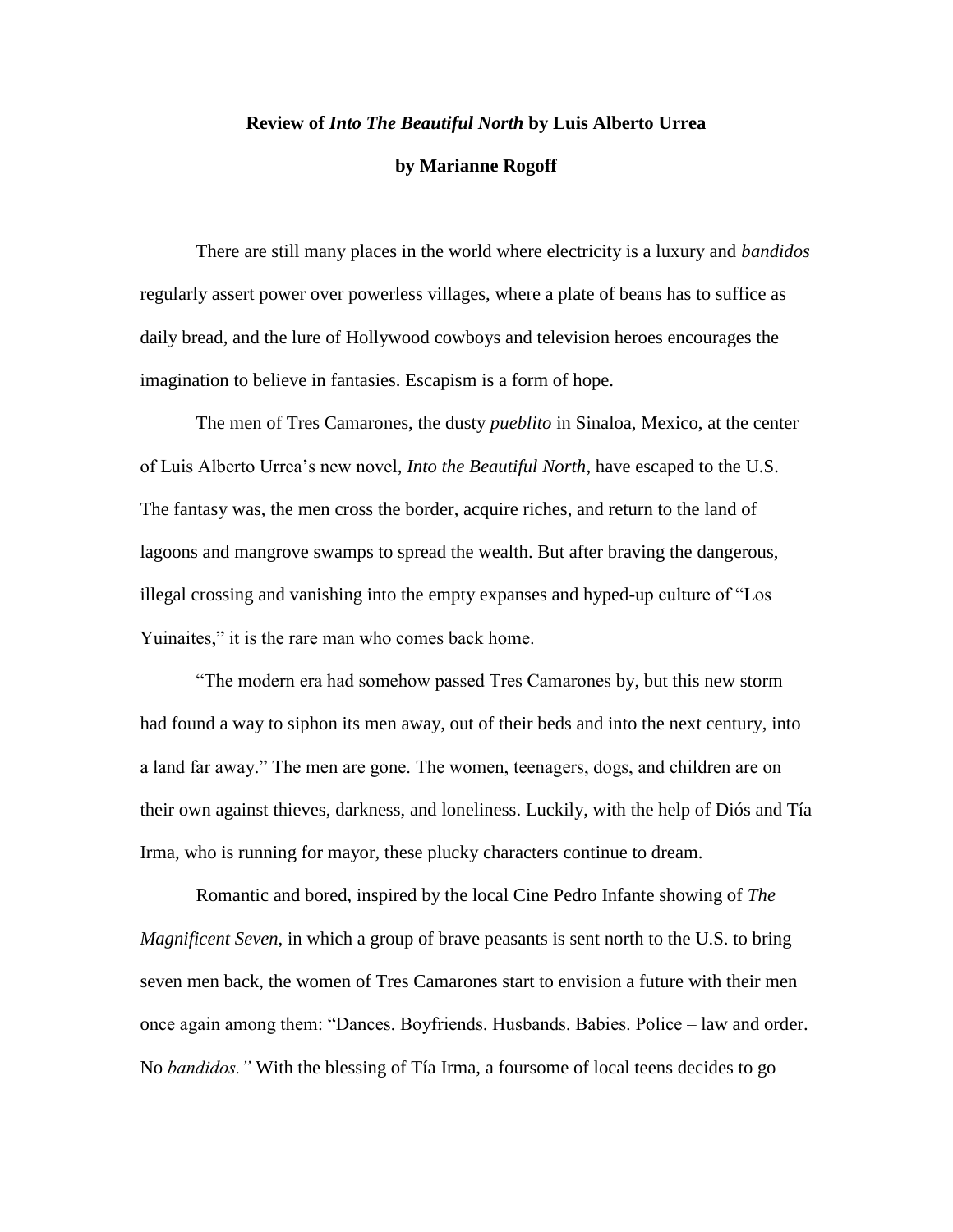searching for the town's men—La Vampi, the one goth in Tres Camarones; Tacho, a pretty gay boy with blond gel-spiked hair; Yolo, short for Yoloxochitl, a Nahuatl name given by her father who "had made it through one year of university and was thus well connected to his Toltec past;" and Nayeli, who secretly aspires to find her long-lost father. Since he left for the beautiful north, Nayeli's father has sent her one taunting postcard, from Kankakee, Illinois, a scrap of cardstock now creased with longing.

The four leave the familiar comforts of their little hometown on a bus to Tijuana, where they find a world shockingly different from their fantasies. "The USA didn't look as nice over there as it did on television." From there, they forge bravely into the heart of the U.S., from Colonia Libertad, "the notorious launching pad for a million bordercrossings" to Las Vegas ("CELINE DION!"), and onward to Kankakee.

In Urrea's telling, it is the United States that seems like a foreign land: "As soon as you escaped the island of neon and cement, the whole world was charred ruins, hoodoos and spires, dust devils and drooping power lines. Shreds of truck tires like fat black lizards. Smears of fur and brown blood upon the blacktop."

In his introduction to *Light from a Nearby Window*, a 1993 collection of Mexican poetry, Juvenal Acosta describes how contemporary Latino literature departs from the magic realism of previous generations of authors: "Earlier Mexican writers have felt it their task to interpret the enigma of *mexicanidad*. If defining Mexican literature was a challenge for Carlos Fuentes and Octavio Paz, the poets of our time, beneficiaries of those efforts, situate themselves more naturally in the world they have inherited. Without this problem of identity, they have been able to set about their work in a more relaxed way."